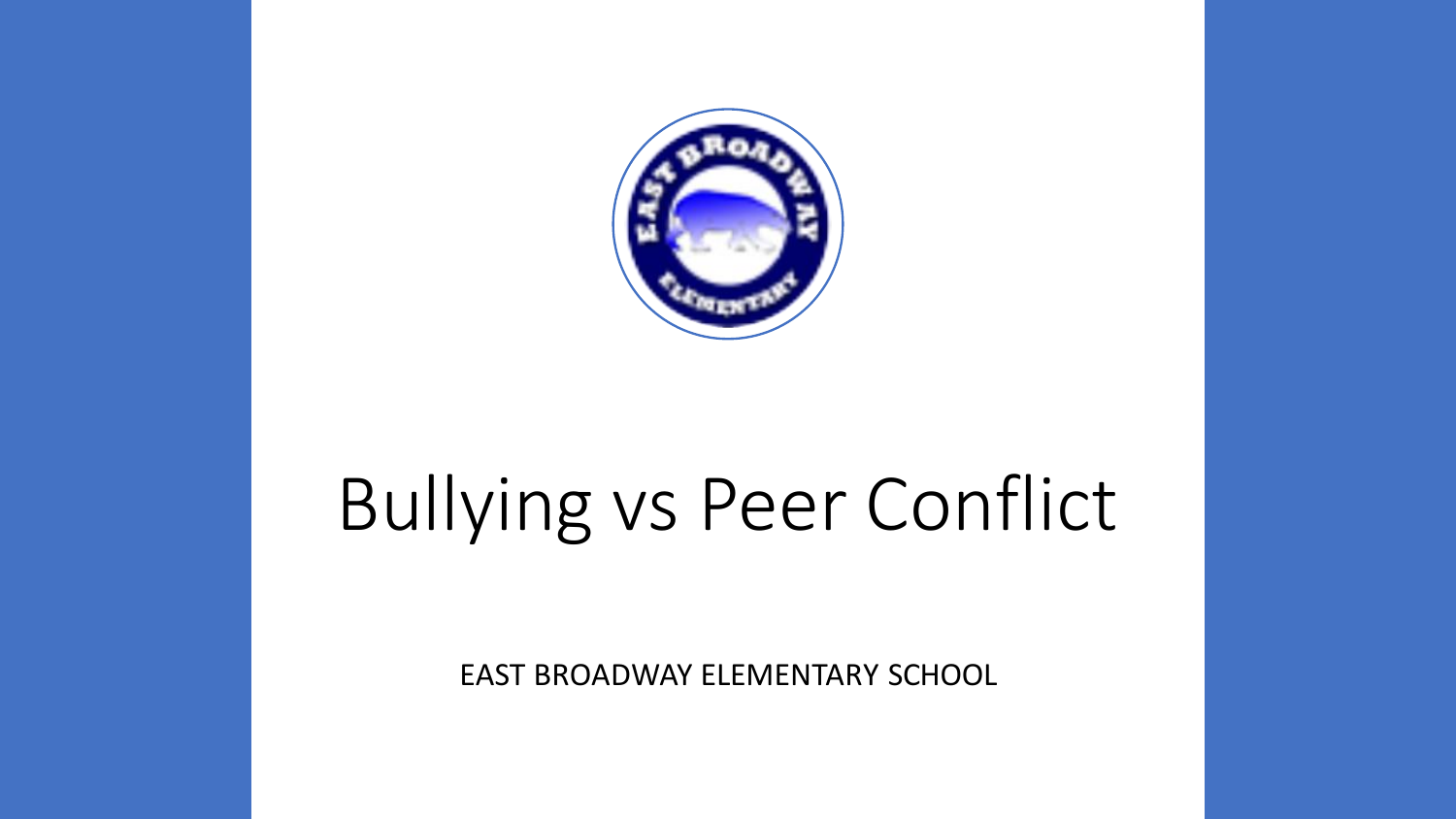#### Introductions

- Milton Josephs Assistant Principal
- Lisa Lombardo School Psychologist
- Danielle Bantileskas School Social Worker
- Pat Nolan Teacher/Peer Mediator

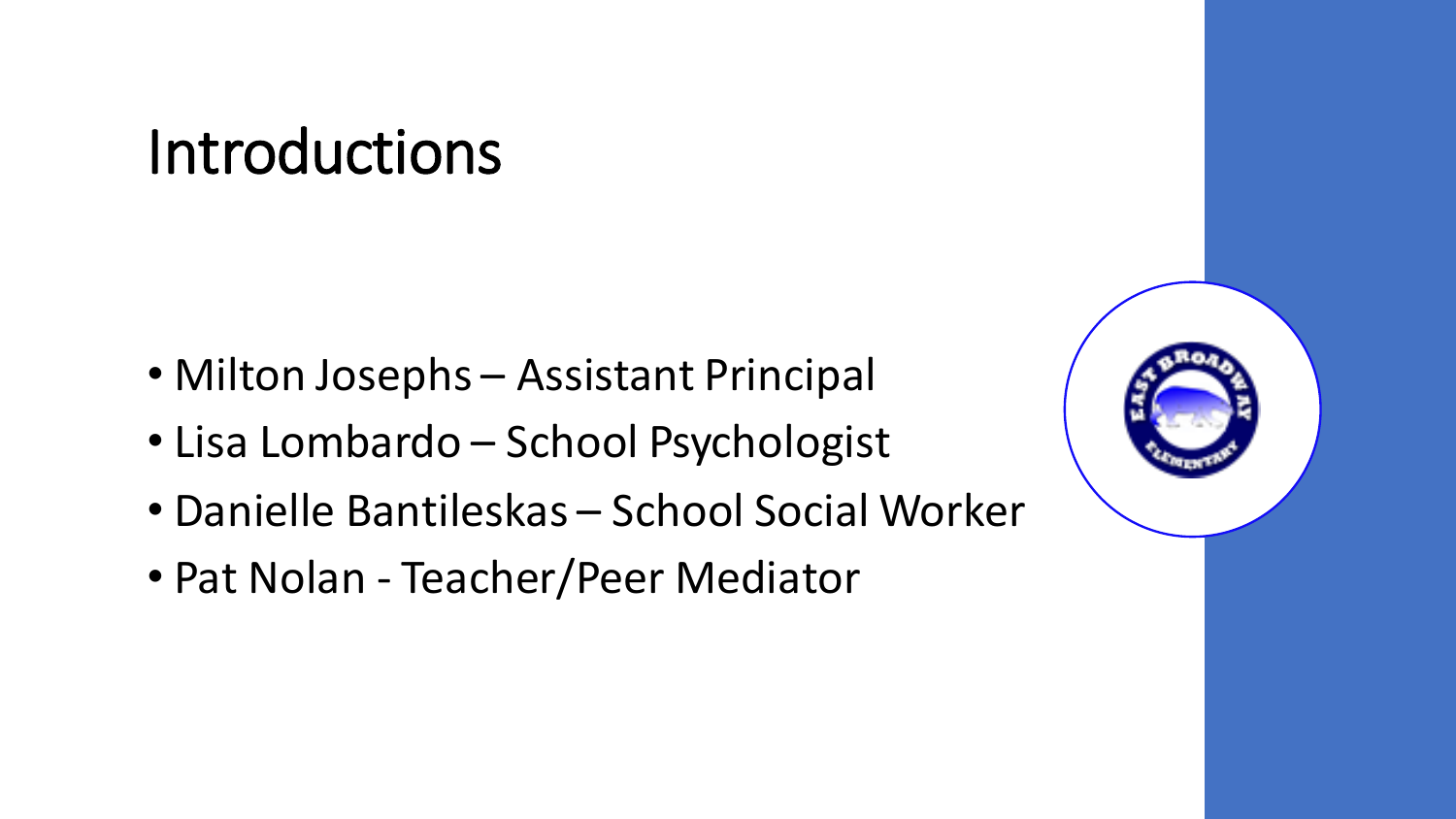# Agenda

- District Policy
- What is bullying
- What is peer conflict
- Peer Mediation
- Next Steps

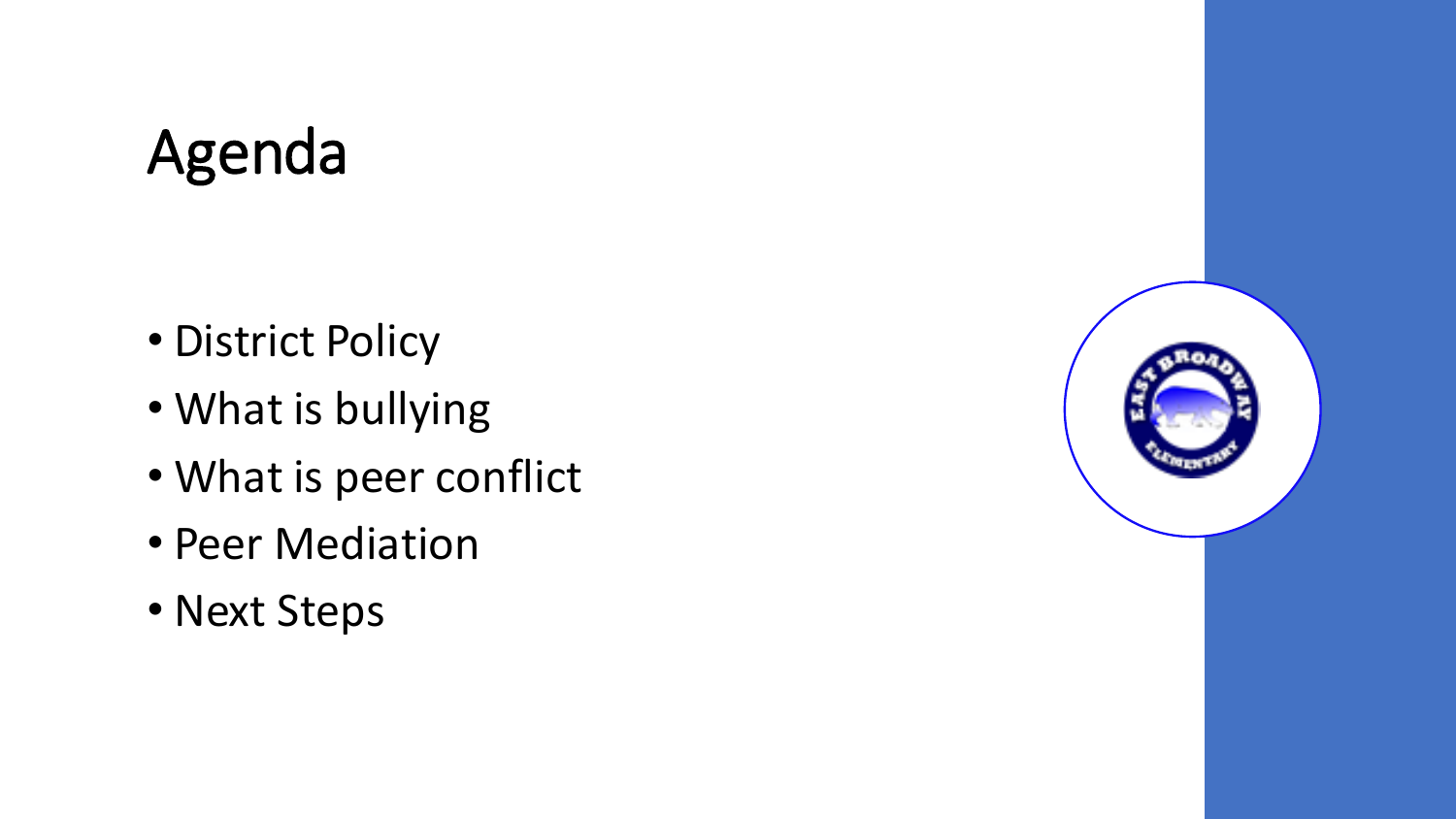# District Policy

- All cases of bullying taken seriously
- Investigated by either:
	- Administrator or designee
	- Social Worker
	- Psychologist
	- Peer Mediator

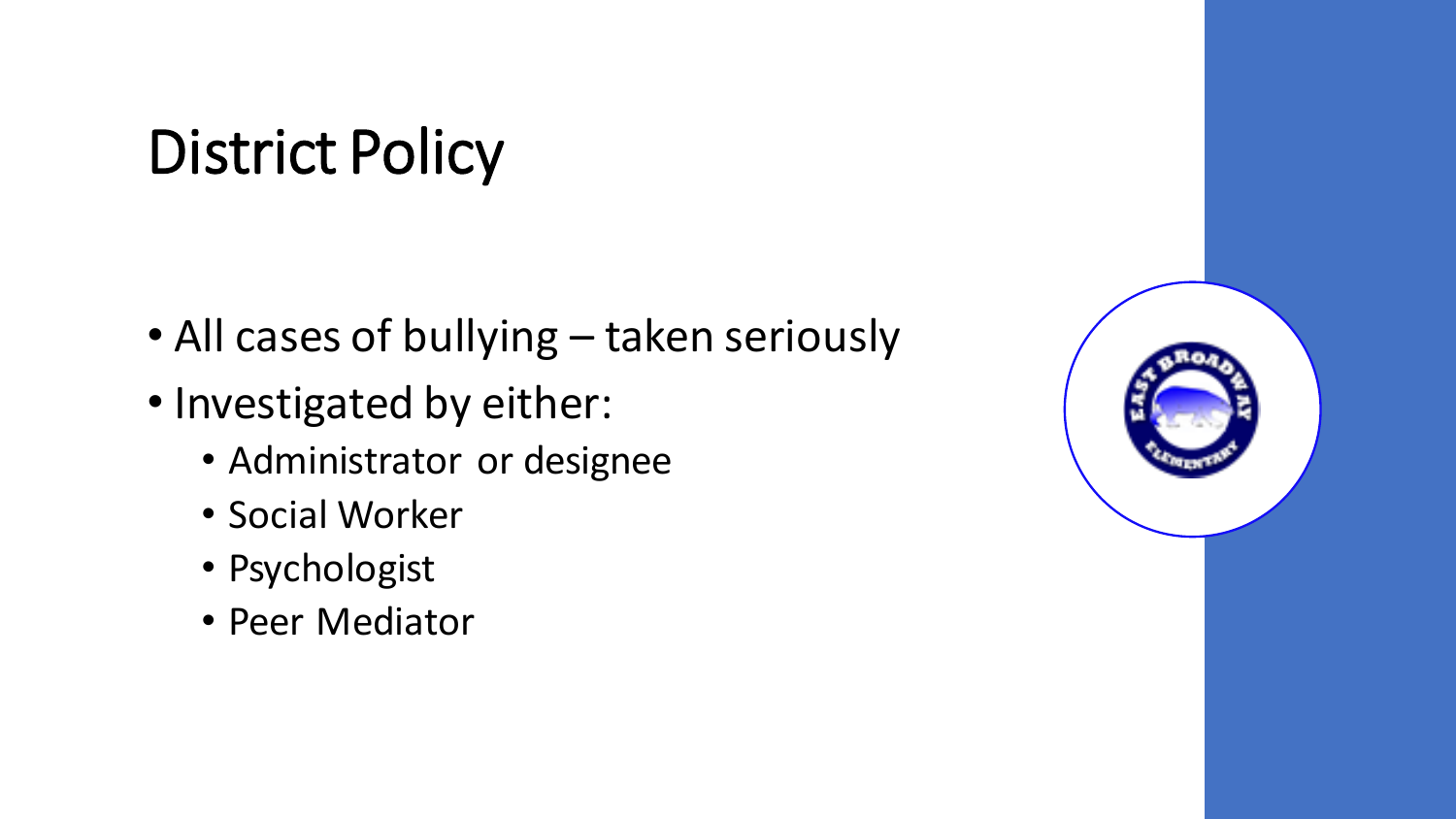#### How We Investigate

- Meet with student(s)
- Discuss/investigate claim
- Meet with witnesses
- Decide on next steps
- Inform parents

| ø.<br>z |  |
|---------|--|
|         |  |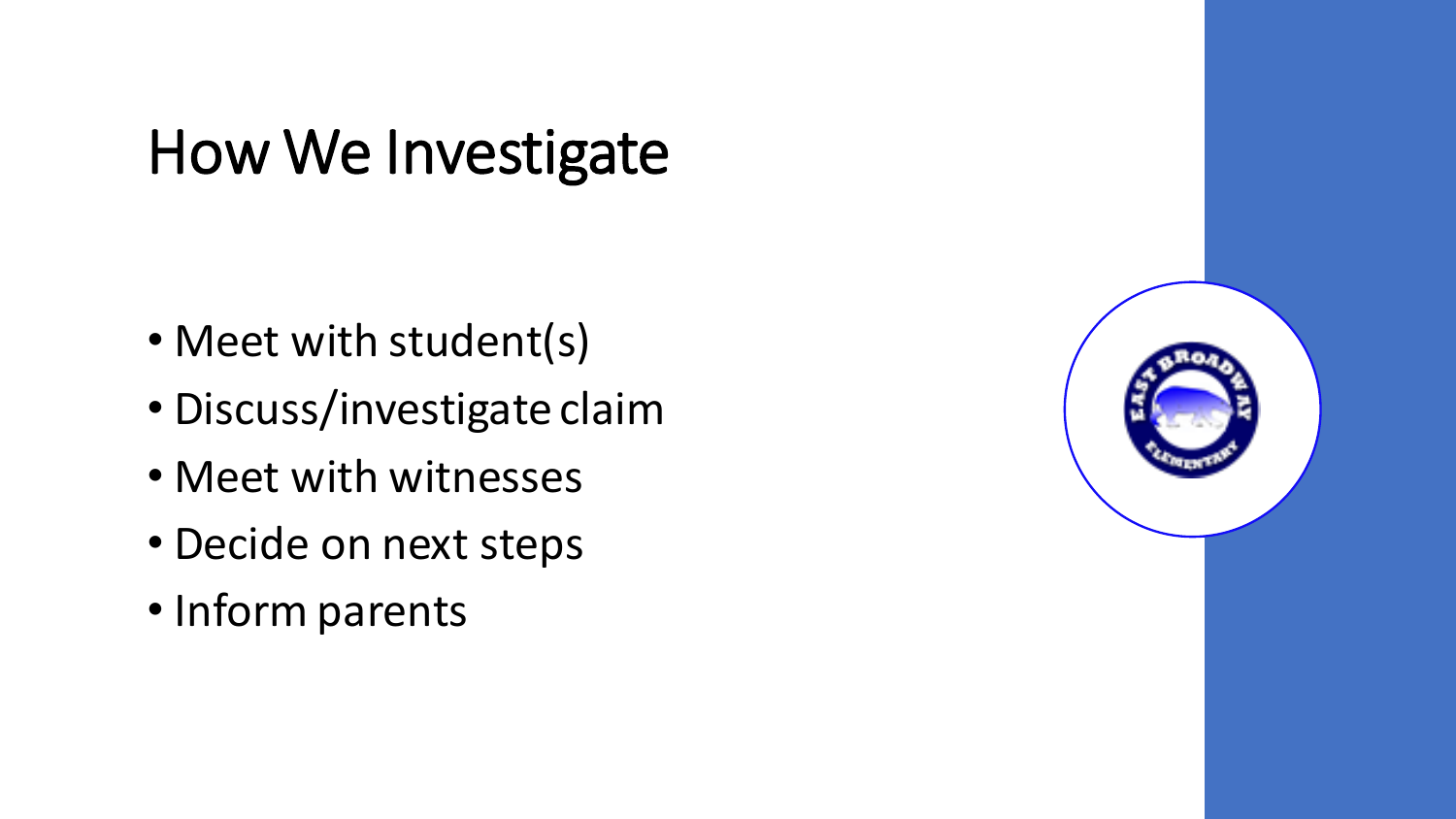#### DASA

• New York State's Dignity for All Students Act (The Dignity Act) seeks to provide the State's public elementary and secondary school students with a safe and supportive environment free from discrimination, intimidation, taunting, harassment, and bullying on school property, a school bus and/or at a school function.

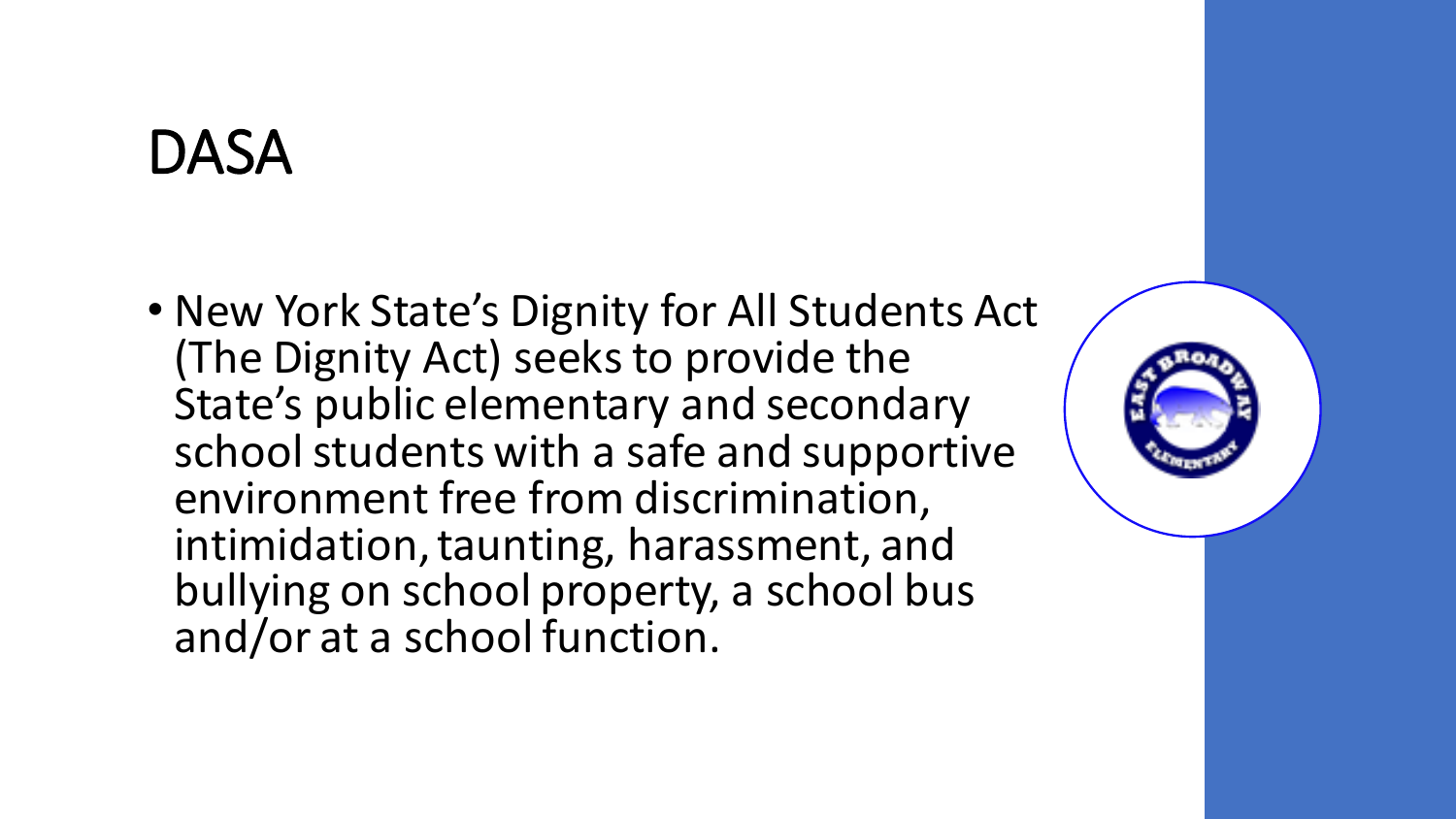#### DASA

• All staff must be trained and certified – requirement when getting new licenses or certificates.

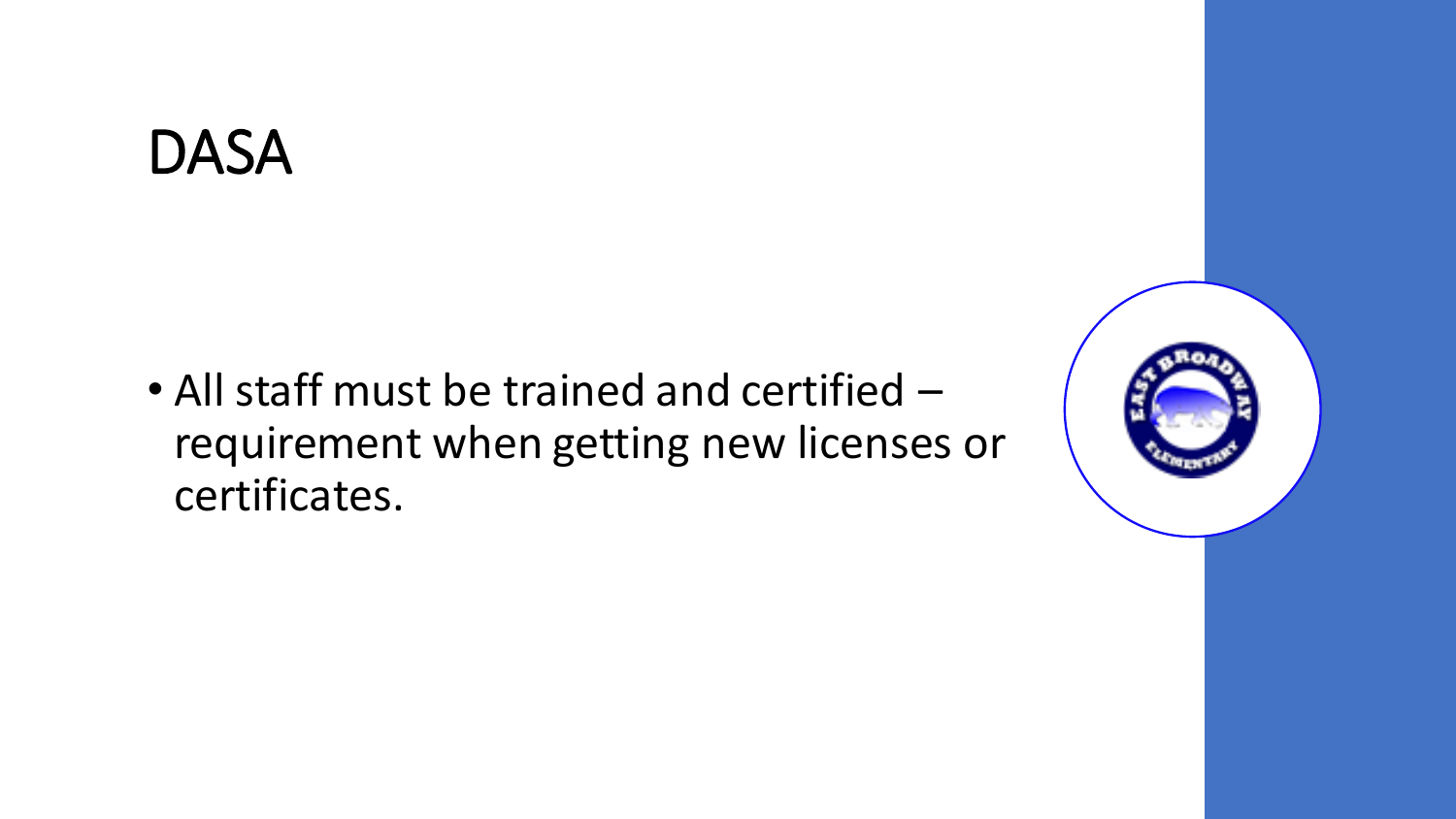## Conflict vs Bullying

#### **Conflict vs. Bullying -**What's the difference?

#### **Conflict**

#### **Bullying**

- Disagreement or argument in which both sides express their views
- Equal power between those involved
- Generally stop and change behavior when they realize it is hurting someone
- · Goal is to hurt, harm, or humiliate
- Person bullying has more power\*
- Continue behavior when they realize it is hurting someone.
- \* "Power" can mean the person bullying is older, bigger, stronger, or more popular.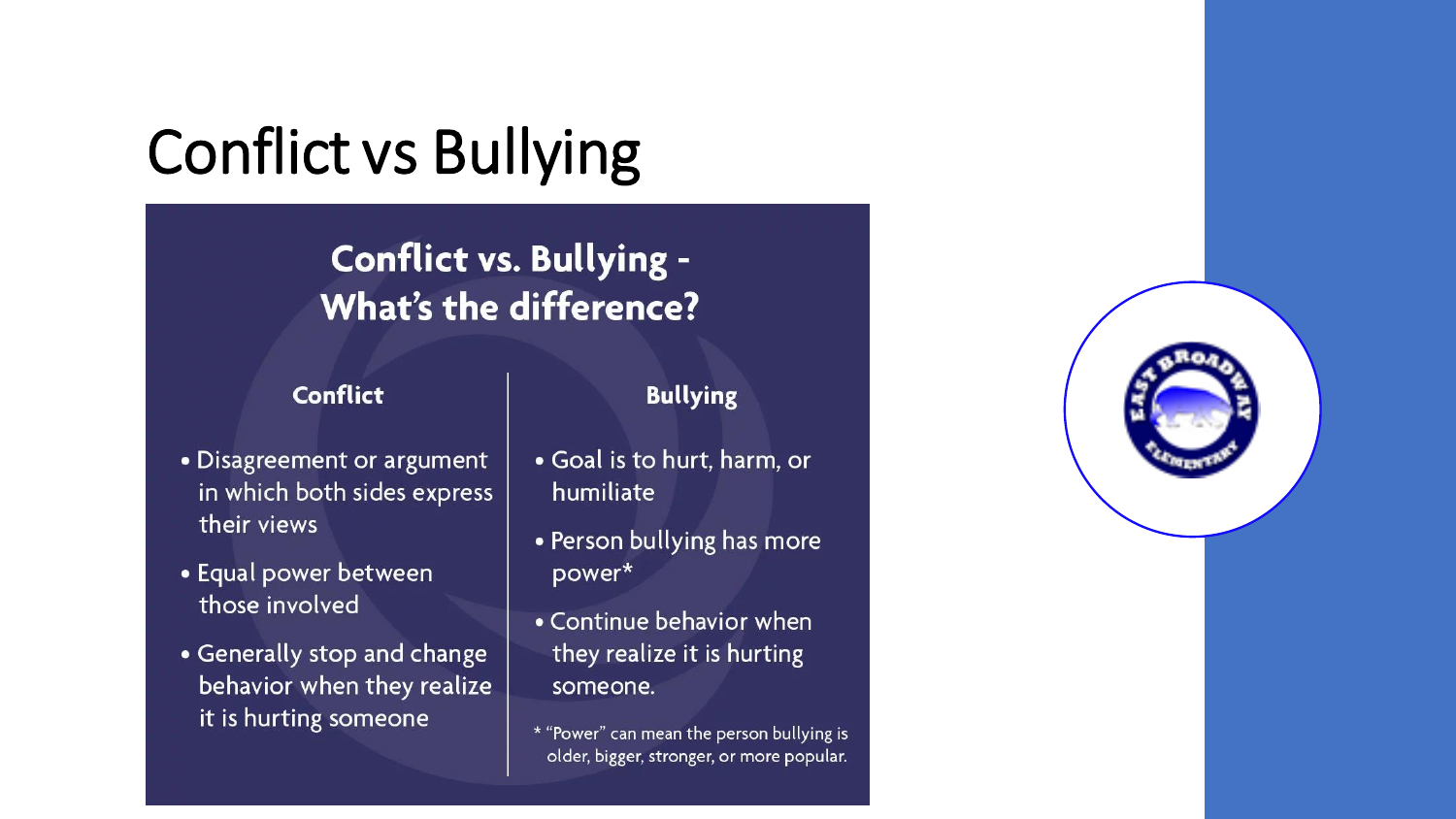# What is bullying

- Bullying is done with a goal to hurt, harm, or humiliate.
- With bullying, there is often a power imbalance between those involved, with power defined as elevated social status, being physically larger, or as part of a group against an individual.
- Students who bully perceive their target as vulnerable in some way and often find satisfaction in harming them.

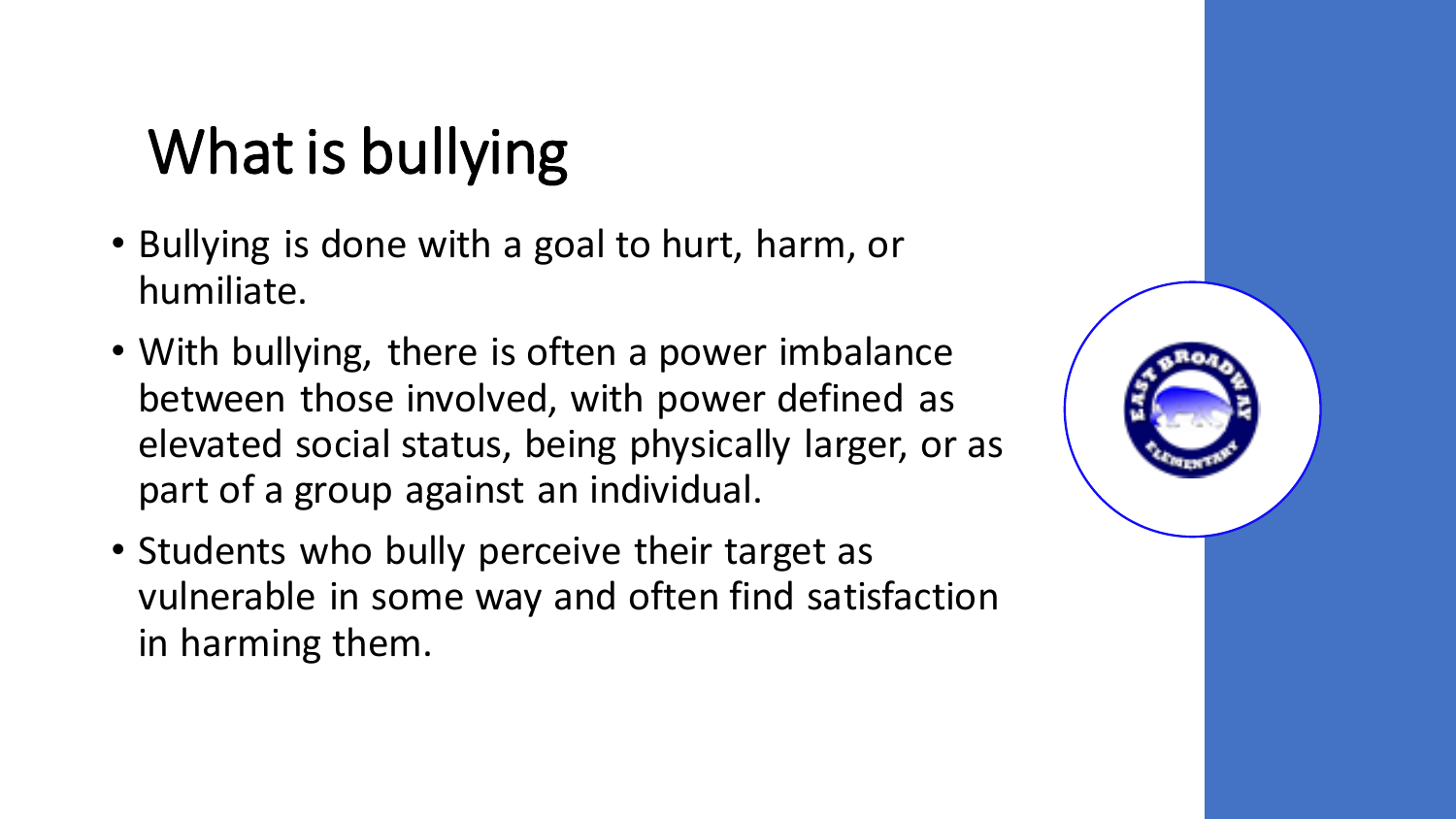### What is conflict

- In normal conflict, children self-monitor their behavior.
- They read cues to know if lines are crossed, and then modify their behavior in response.
- Children guided by empathy usually realize they have hurt someone and will want to stop their negative behavior.
- On the other hand, children intending to cause harm and whose behavior goes beyond normal conflict will continue their behavior even when they know it's hurting someone.

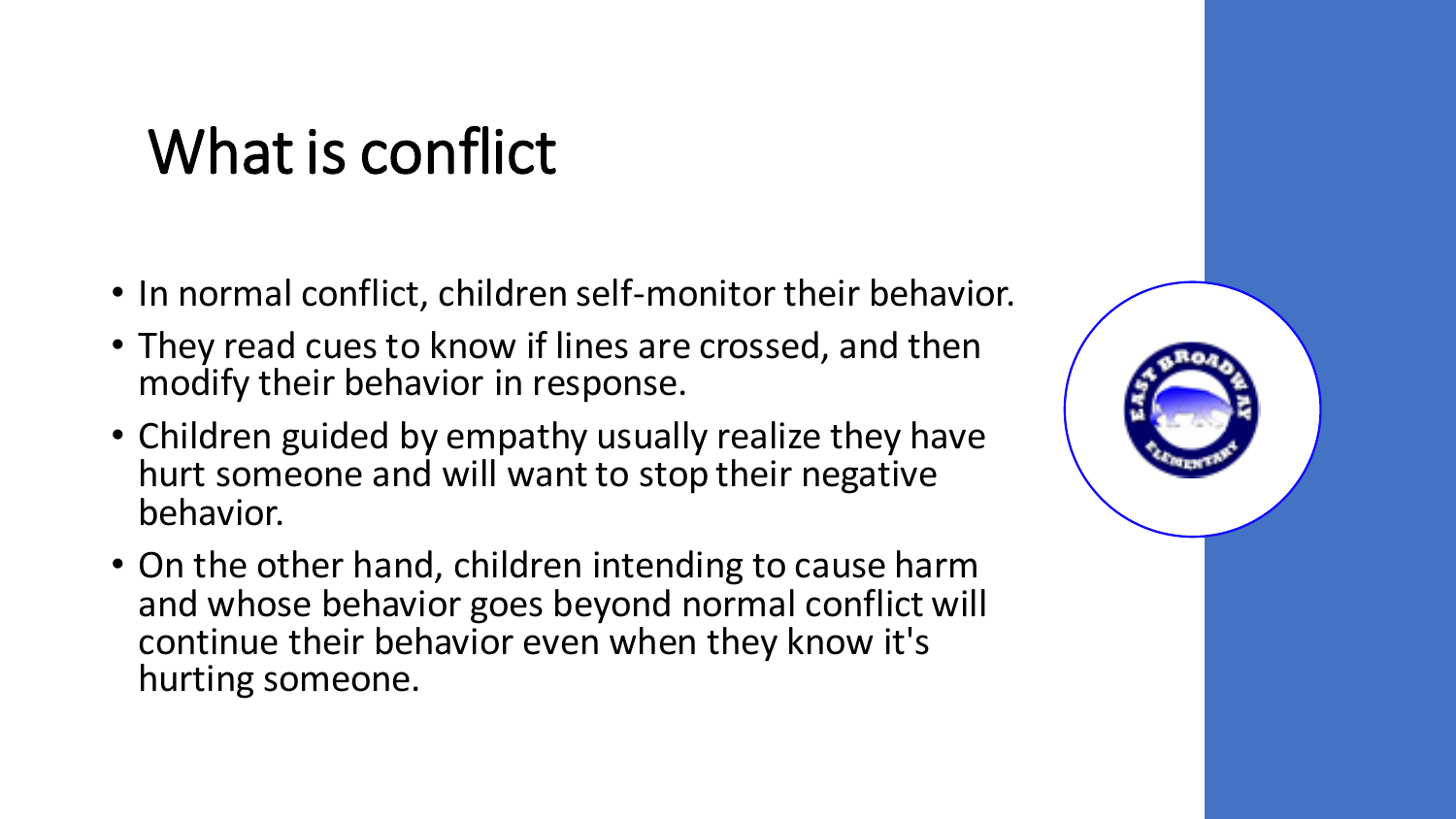# Conflict is healthy

- Conflict is a natural part of human relationships as people grow and change.
- Even though it can cause us stress and can hurt, conflict is not bullying.
- Conflict happens between two people who are equal in the relationship (think: friends or classmates or coworkers) but have two different points of view about what's going on.
- Sometimes this escalates into a disagreement that's so strong people become emotional.
- There might be strong words used and lots of big feelings involved. It may take time to sort things out.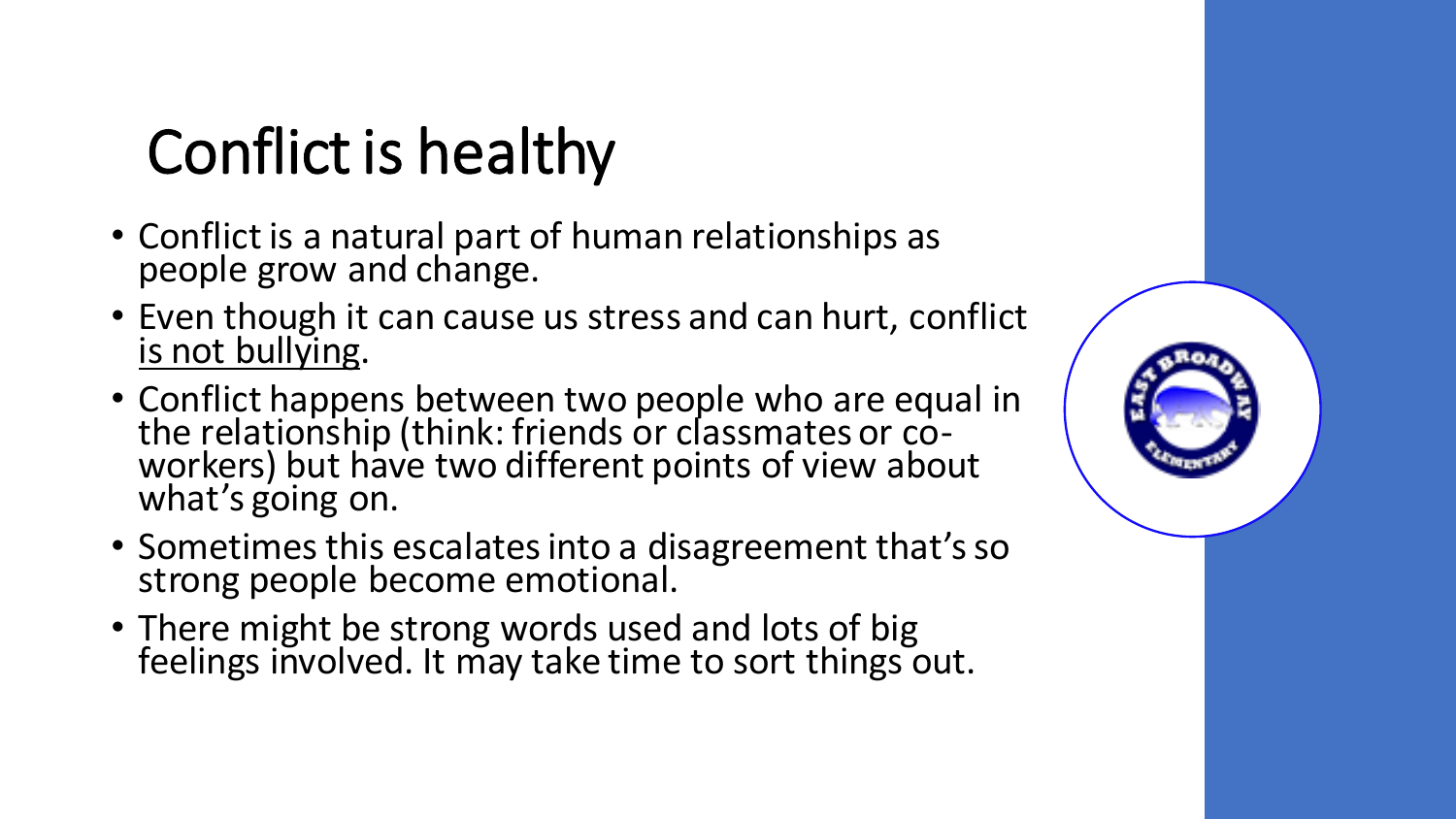## Conflict is healthy

• Children can use conflict in the classroom as a learning tool – life skill.

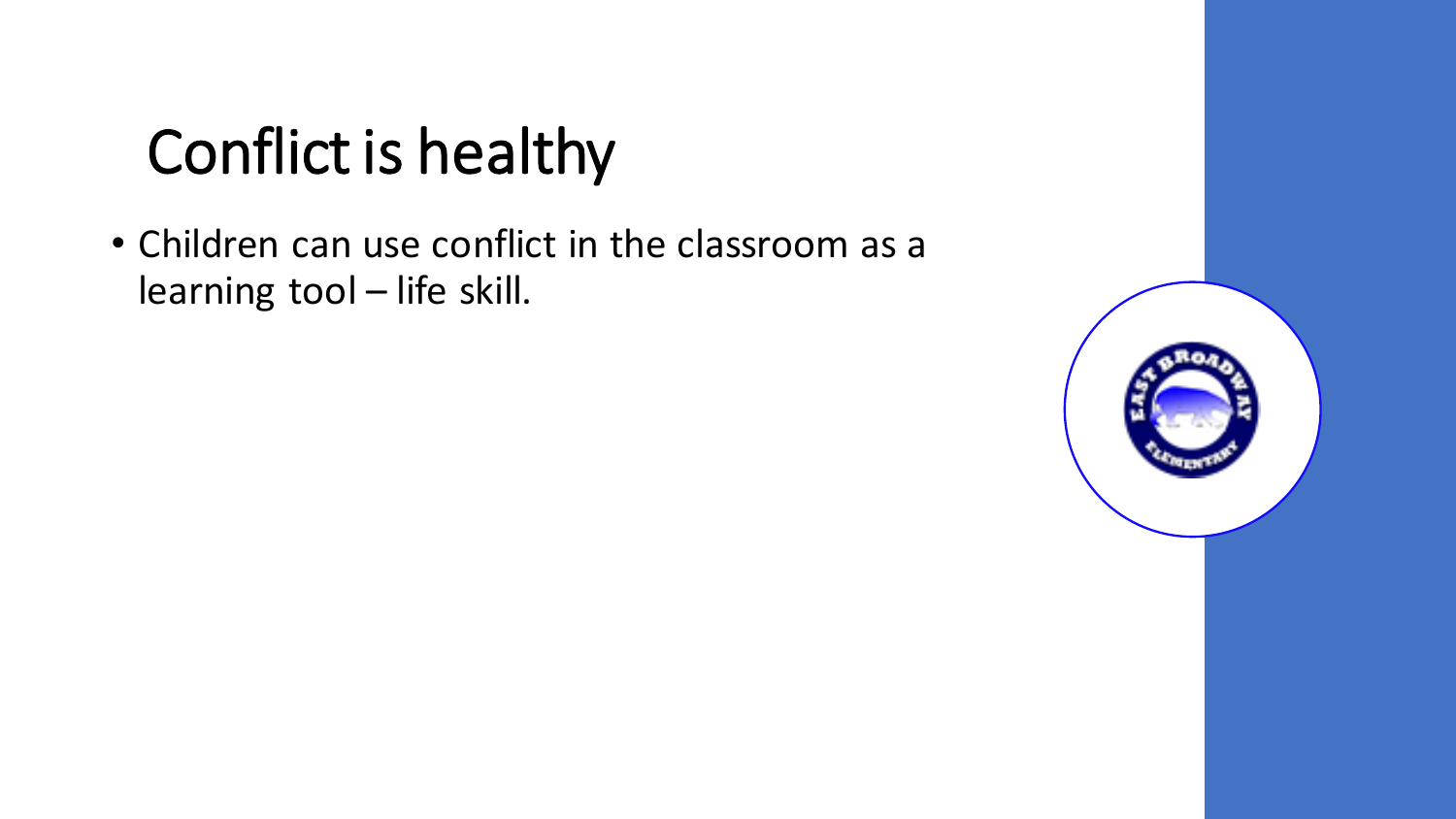#### Proactive Strategies

- Social Worker Push in's to classroom
- Health curriculum
- Get a voice- promotes positive language
- Beautiful Me- The Hance Foundation
- Mindfulness- Breathing, guided visualizations
- Too Good For Drugs

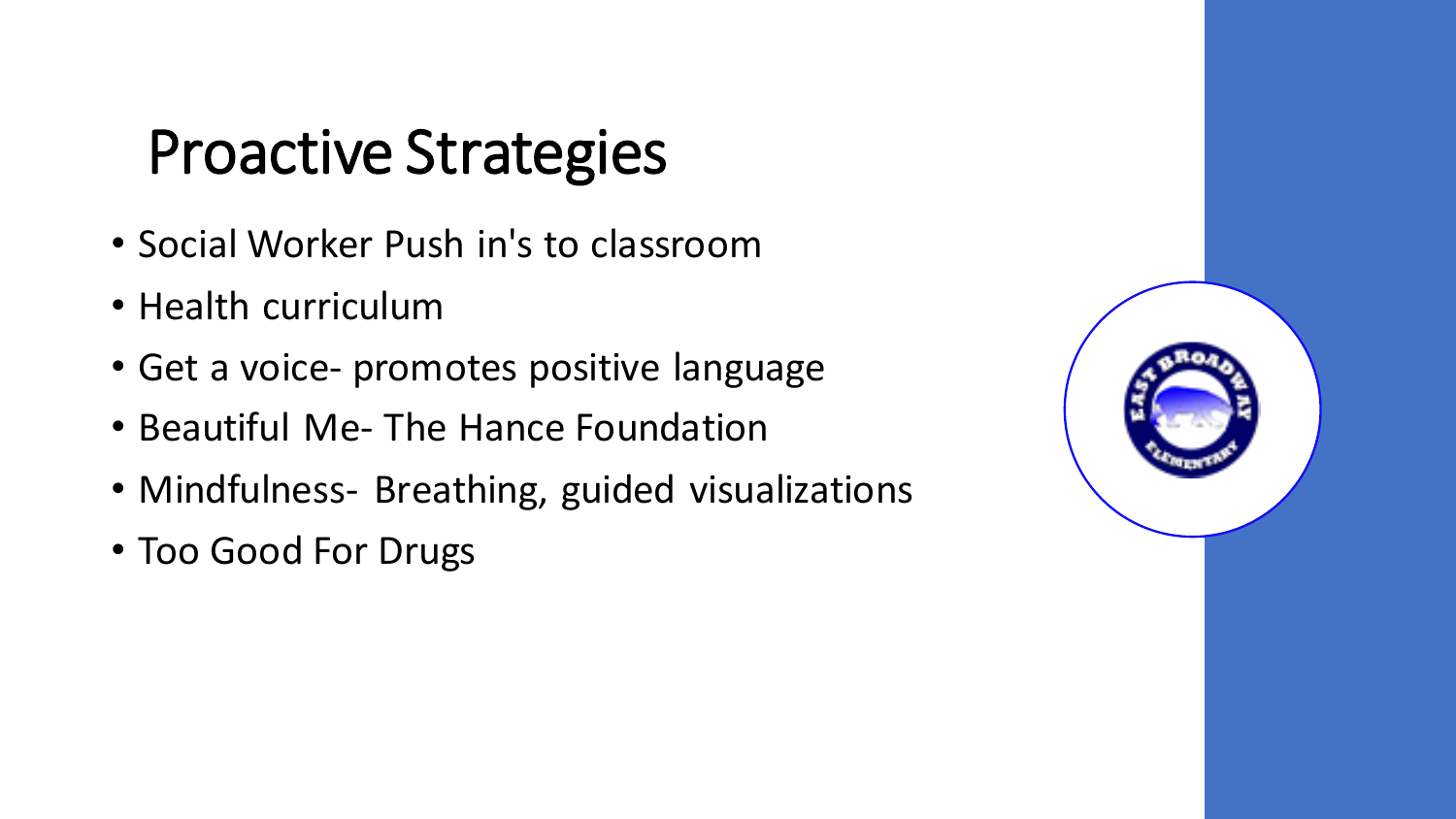## Therapeutic Reactive Supports

- Each student followed up with individually by a support staff member
	- Support staff would meet with the perpetrator/bully
	- Support staff would meet with the victim
- Additional supports

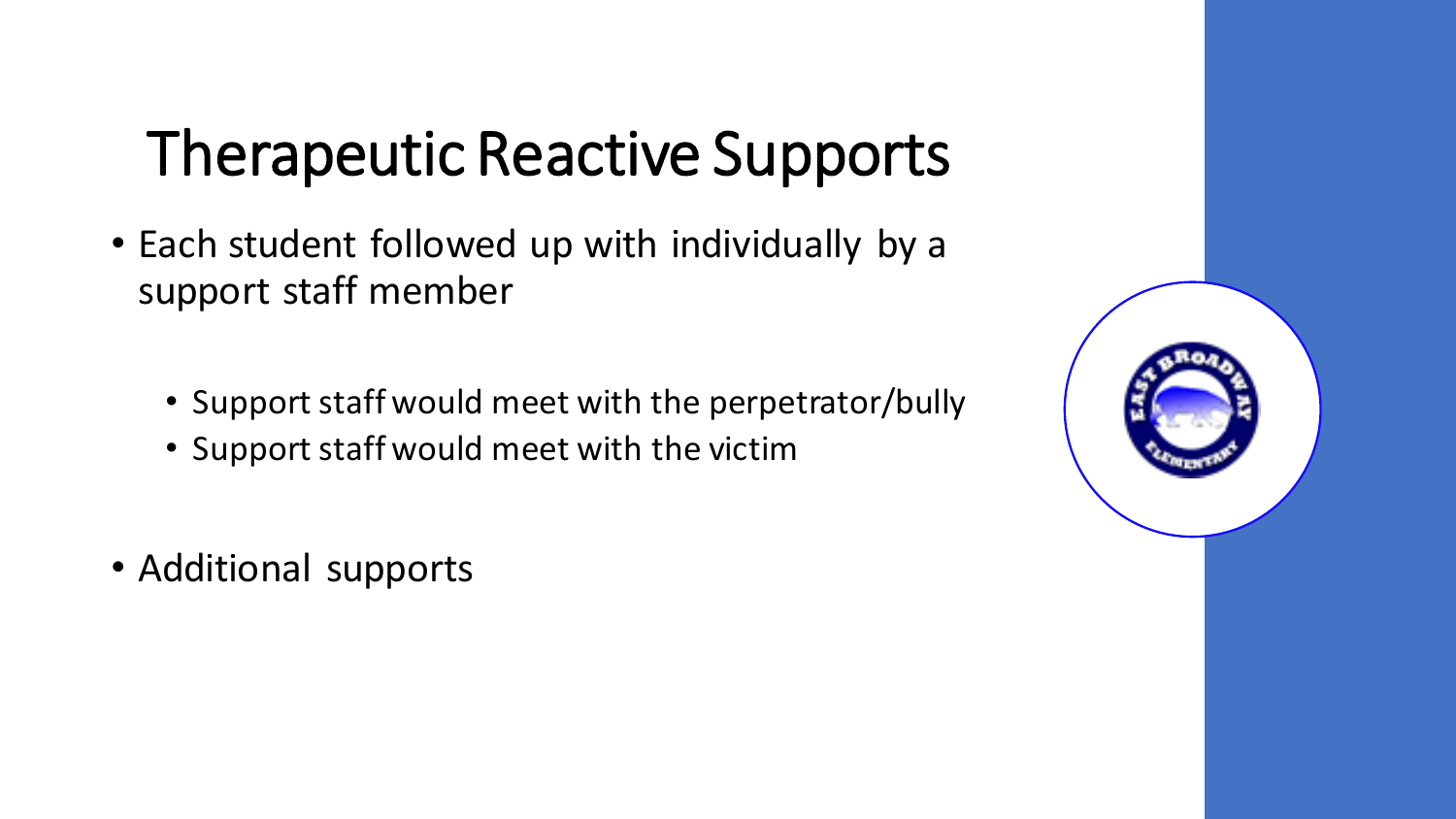#### The Instructional Support Team

- •The IST includes...
- •How a referral is made
- •How you are informed
- •Possible recommendations from IST
- •Consent

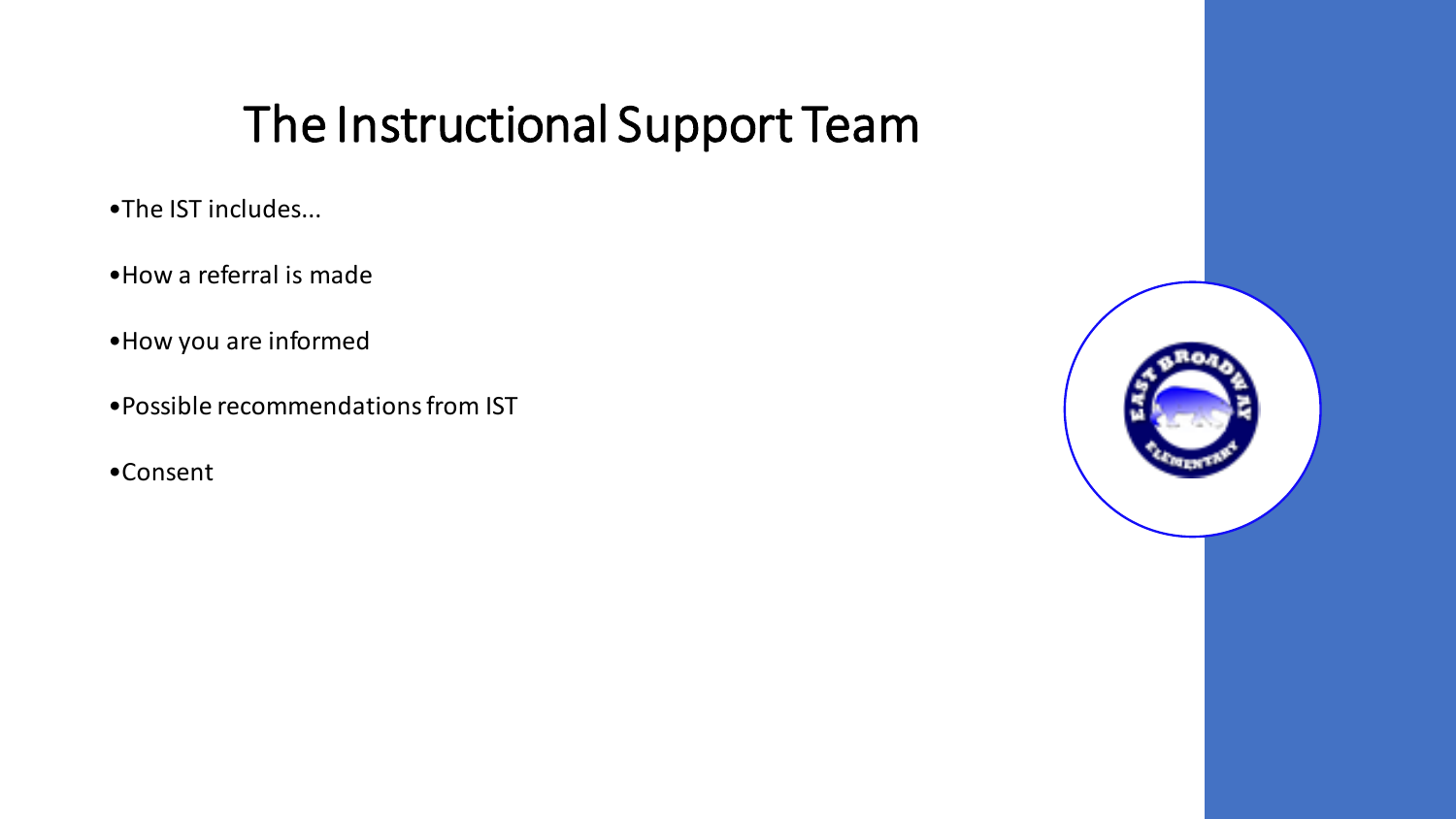#### Peer Mediation / Health Lessons

•Resolve conflict between students

•Help students to actively listen as well as express themselves

•Help build problem solving skills

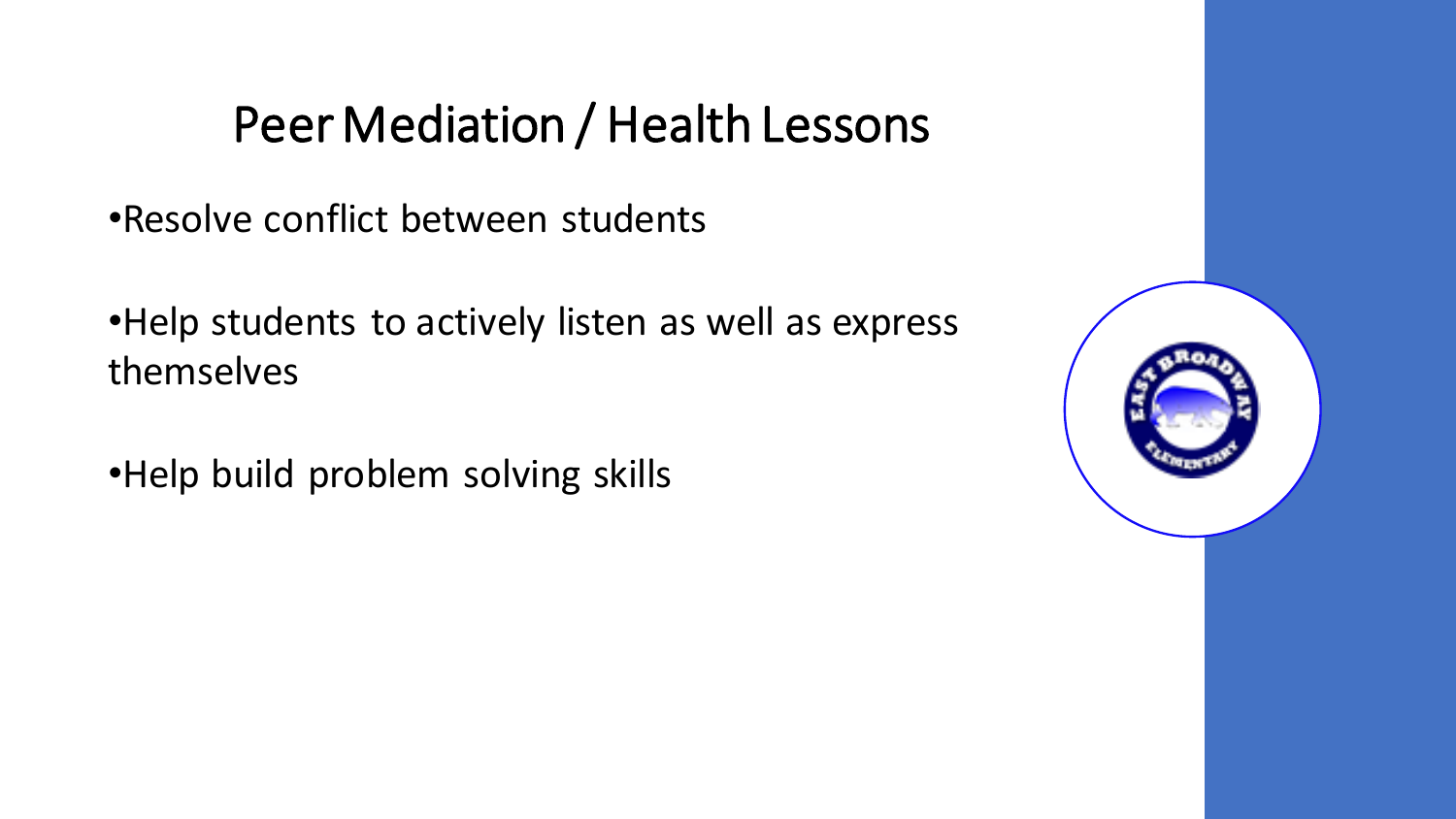### Summary

• <https://www.youtube.com/watch?v=TkOdY4YiHf4>

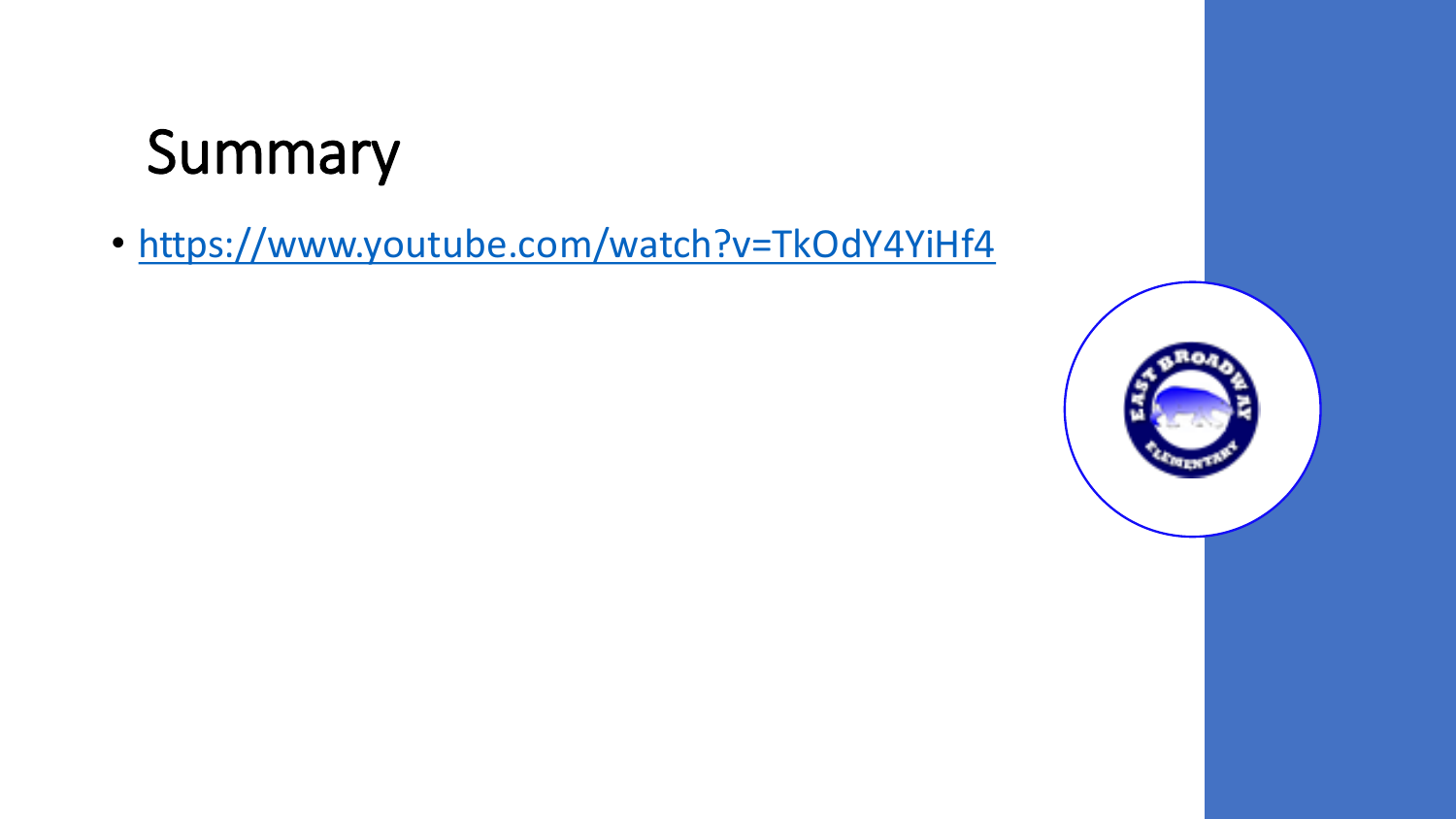#### Next Steps

- Teacher Contact
- •Conflict Resolution
- •Referral to supportive staff if further support needed
- •Principal, AP, Psychologists, Social Worker